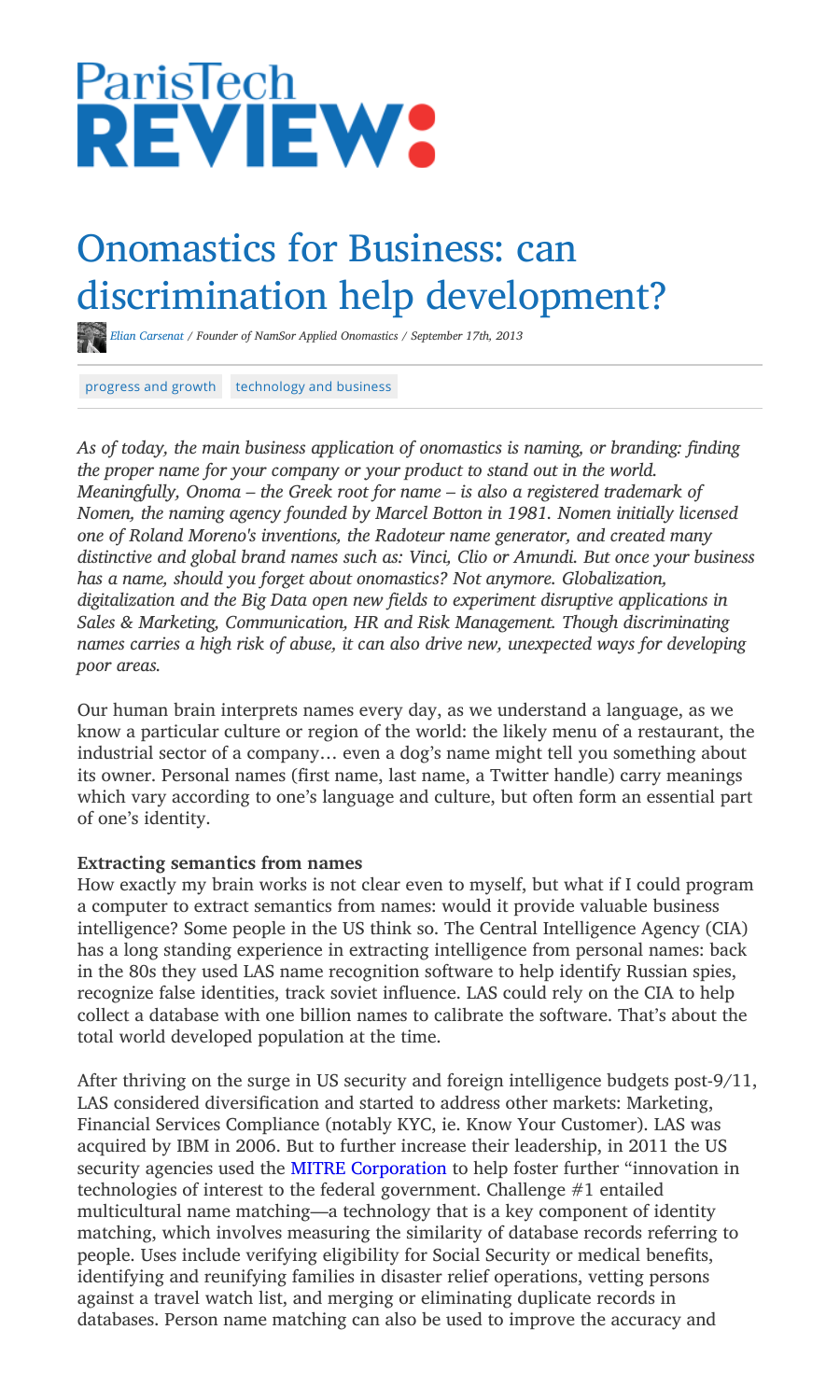speed of document searches, social network analysis, and other tasks in which the same person might be referred to by multiple versions or spellings of a name". A name tells more – or something different – than just a nationality of origin. For example, Boston terrorists Tamerlan and Dzhokhar Tsarnaev have names with a -v termination typical of Slavic names (as found in Russia or in Bulgaria) but can be recognized as originally from Caucasus. There was some media report in the aftermath of the bombing that the FBI didn't know Boston bomber travelled to volatile Dagestan region in Russia in 2012 because "his name was misspelled on travel documents". However this information remained uncon�rmed and is probably not accurate given the massive US investment in name-matching technology.

In Europe, the legal framework to leverage such tools varies from country to country, but is generally very strict. The directive 95/46/EC of the European Parliament and of the Council of 24 October 1995 on the protection of individuals with regard to the processing of personal data and on the free movement of such data, article 8, states that "Member States shall prohibit the processing of personal data revealing racial or ethnic origin, political opinions, religious or philosophical beliefs, [...]" . In principle, this directive applies to Security Agencies as well, however there are exemptions which member states can interpret differently.

By making the distinction between the language 'discriminatory ethnic profiling' rather than the more common 'ethnic profiling' to describe the practice of basing law enforcement decisions solely or mainly on an individual's race, ethnicity or religion the European Union recognizes the need of security forces to understand the complex relationships that exist between nationality, geography, and more subjective concepts such as: ethnic origins, cultural backgrounds, civilisations, religions. How the knowledge might be applied, how the data might be collected remains a matter of national security. The UK and France, for example, are known to have di�erent views on this topic. In any case, what is done in practice by anti-terrorism agencies is not public information.

Security, border control, etc. is a business in its own right. What about other sectors?

## **Customer intelligence: business potential and ethical issues**

In Sales & Marketing, onomastics can be used to enrich a customer database with information extracted from names that would not be practically or economically available otherwise. So retailers and luxury brands – especially in food, clothing and cosmetics where ethnicity plays a signi�cant role – can improve customer intelligence and use those insights to better interact through online channels. Echoing concerns expressed by early 20th century John Wanamaker "Half the money I spend on advertising is wasted; the trouble is I don't know which half", companies like L'Oreal that spend several billion dollars a year on communication and advertising continuously try to improve the efficiency of their targeting.

Let us look at a more sophisticated example, for example public–private partnership (PPP) projects in mining, energy or infrastructure. Those projects can have significant social impacts in a territory and raise various political or economic issues. Understanding the human geography and recognizing the interests of the communities cohabiting in that territory can be critical to obtain a buy-in from all stakeholders. Onomastics, combined with geo-demographic segmentation, can help rapidly build geographic maps that can be used both for decision making and communication purposes. Automatic name clustering is the underlying technology that will help decrypt the complex identities present in large or small territories (from a continent, to a road). The objective is to answer tough questions and manage unavoidable frustrations though appropriate communication. Where should a tramway line pass in a multi-ethnic region? How to redistribute offshore oil revenues in the lands?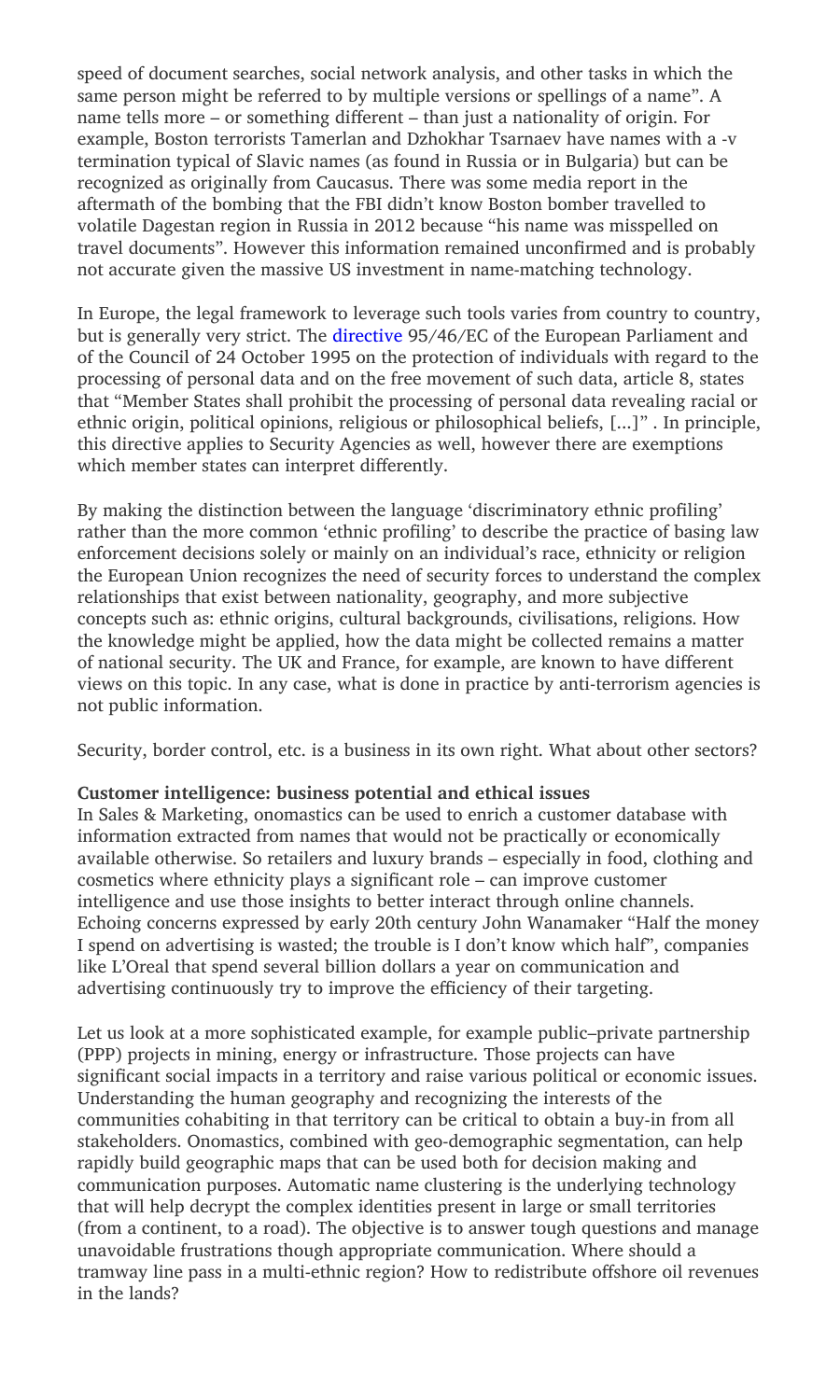Concerning HR, I recently spoke with an executive at a large European bank who regretted that not enough trustworthy expatriates had been sent to control a large acquisition in a BRIC country, costing several hundred million Euros in write-offs. Among thousands of employees at the European head-office, the bank could have recognized the names of few people likely to accept an expatriation back to their home country. Having some people knowing both languages and both corporate cultures would have helped bridge the inter-cultural gap between the local management and other expatriates, saving millions of Euros.

In the digital world, onomastics brings a new view angle to social graph analysis: it can help colourize online communities, profile opinion leaders according to their audience. On Twitter, for example, you can more easily create a communication channels, well targeted on a particular community (business expatriates, tourists, migrants, but also international investors…)

Let's now consider a provocative and controversial use of onomastics that will help us move on to the topic of ethics. Different cultures, nationalities and social backgrounds imply different behaviours, with respect to Money and Risk taking: earning, saving, spending, gambling, investing, donating, risking death and loosing it all… It is a fact that people with aristocratic names (in places where there is such an object as aristocratic names) would earn more and obtain cheaper credit than people with names typical of the lower class or a recent immigration wave. Why not take shortcuts: a bank could adjust the price of a credit, according to the borrower's name; a car insurance company could adjust its evaluation of the risk (including the risks of insurance fraud, dangerous driving…) according to the name on the application form. They would better measure their risk. Furthermore, they could offer more competitive prices for categories of clients and they could better target them commercially.

Such use is highly controversial, since it raises the question of Equality (or inequalities) and discrimination. But discrimination is a fact, and onomastics can allow us to better see and understand how it works. Why should people with different sounding names hit glass ceilings in the first place, regardless of their skills? Casanova chose his own name de Seingalt and wondered if D'Alembert would have attained his high fame, his universal reputation, if he had been satisfied with his name of M. Le Rond, or Mr. Allround.

I am a supporter of Equal Opportunity Rights. And yet, I built a powerful discrimination algorithm based on names. NamSor is a piece of name recognition software which applies onomastics to analyse global flows of money, ideas and people. As any powerful new technology, it carries potential risks of abuse but I believe there is a positive use for it.

One classical application where onomastics plays a signi�cant role is called geo-demographics: it consists in analysing the sociology of a particular territory (including the cultural and ethnic origins of its inhabitants) inferred from open sources and census data. Geo-demographics can be a useful tool to ensure, for example, that all populations have an equitable access to public services, such as hospitals. The company Experian is one of the leaders in that field, especially strong in the UK.

The effective use of the Big Data & Open Data is widely considered to be a critical enabler for future SmartCities : enabling dynamic allocation of resources, more efficient use of energy, prompt response to a crisis and so on. The combination of social networks and mobile applications with geo-localized devices opens new possibilities. Recognizing the diversity of populations that cohabit across space and time can help design more inclusive cities and transportation systems. Sensors that discriminate populations (in the sense of perceiving) can draw the clear picture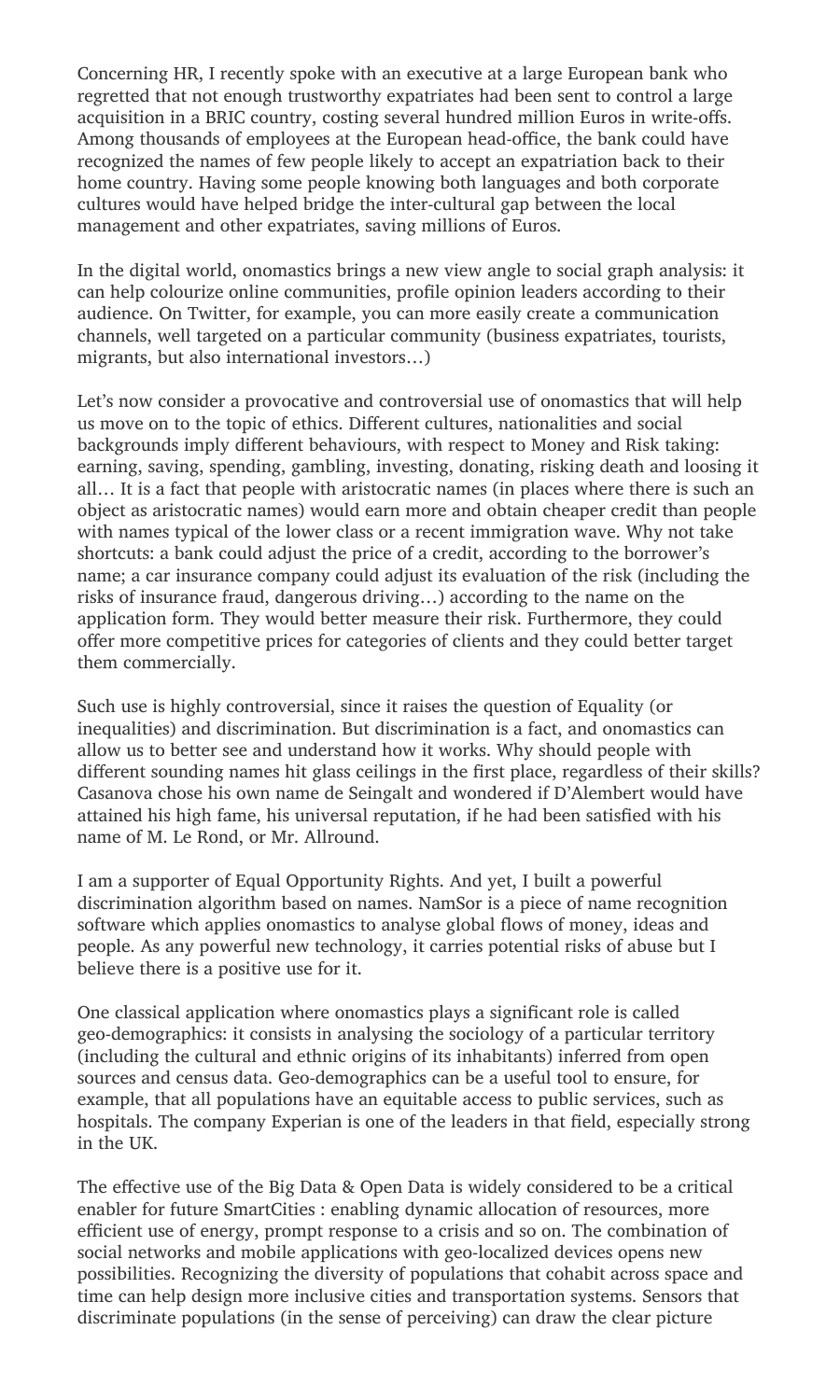needed to prevent discrimination (in the sense of favouring) and help defuse some of the time bombs ticking here and there.

## **Targeting diasporas: a game changer for development?**

But the most promising use of software such as NamSor could be elsewhere – though it still deals with territorial equality. It is quite common for regions of the world that are less economically developed to use their own weakness (poorer people) as a strength (cheaper labour) to attract investments. The idea is to trigger a virtuous circle of job creation, infrastructure development, better education, migration flow reversal, etc. commonly known as the FDI Magnet effect. The region becomes more attractive and gradually moves up in the global value chain. As it loses competitiveness in terms of cheap labour because of the new wealth of its population, it develops a di�erent economy based on innovation, services, tourism, consumption.

Most countries implement some kind of policy to direct flows of investments in poorer regions, as a mean to preserve their territorial cohesion and integrity. Those policies are most e�ective when they combine with successful private initiatives. So the objective of many Investment Promotion Agencies (IPA) is not so much to attract big money, as to attract a great business that will employ and help grow their people. The global competition to attract such investments is fearful.

Poorer regions have another weakness, which can be turned into a strength. Emigration is generally an opportunity loss, but after some years it generates a Diaspora which can be leveraged to attract investments back to the region.

For example, Ireland took decisive steps during the early 80's to proactively reconnect with its emigrants or with successful businessmen of Irish descent. Rebekah Berry reminds us that "as recently as 1986 Ireland was one of the poorest countries in the European Union, but [in 2002] it is one of the richest. The engine of this new Irish prosperity has been Foreign Direct Investment (FDI). [Between 1986 and 2002], the Irish have done almost everything right. They have attracted huge amounts of money from America – due largely to a century of personal and familial ties – and they have used this money to build factories ".

The regions of Ningxia, Gansu and Qinghai have amongst the lowest number of millionaires in China. But if they could reconnect with the few they have, in Beijing, Shanghai or even abroad, wouldn't it make a difference?

For that purpose, onomastics can be a useful tool and it has served the development strategy of a European country, Lithuania.

InvestLithuania is the first Investment Promotion Agency (IPA) to use name recognition to originate FDI deals. With three million people living in Lithuania and nearly one million people of Lithuanian origin living abroad, there is a good many personal and familial ties to be leveraged to attract new investment projects to the country. NamSor name recognition software helped discover those ties. Another method to accelerate the origination of new investment leads is to better understand and leverage the existing network of foreign businessmen in the country itself. Domas Girtavicius, a Senior consultant at Invest Lithuania, said "we were impressed by the accuracy of the name recognition software: it reliably predicts the country of origin and the number of false positives is fully manageable".

This project with InvestLithuania was very successful and consequently I was invited to participate to the World Lithuanian Economic Forum (WLEF), which took place in Vilnius this year, on the 3rd of June. This Forum is organized by Global Lithuanian Leaders (GLL), a non-profit association whose mission is to reconnect with Lithuanians and friends of Lithuania abroad. I found the GLL to be a great initiative,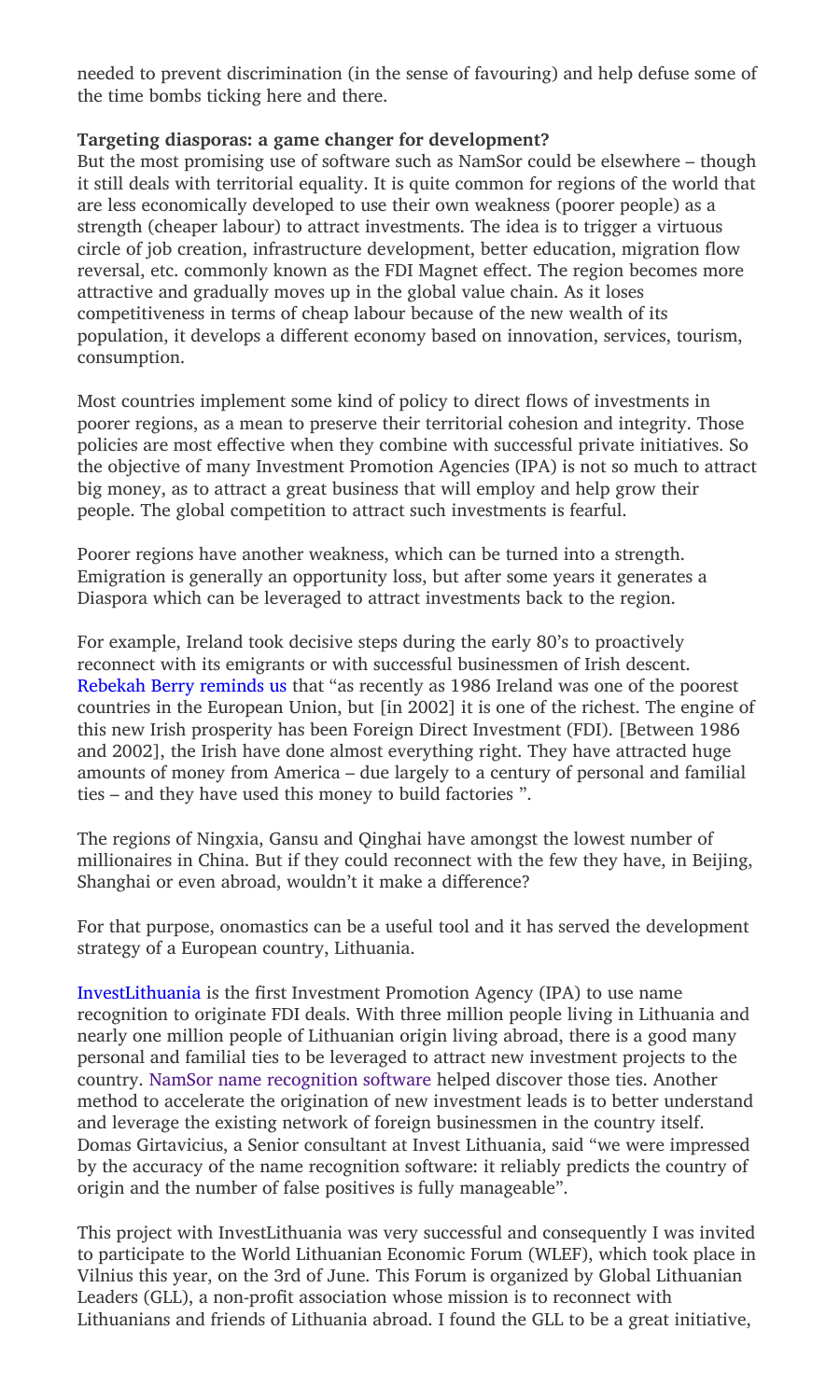providing the country with a wealth of expertise from different parts of the word, across all domains (politics, education, culture, business…), and also bridging some of the cultural gaps that necessarily exist in such a matrix (place / domain). Specifically, the GLL helps bring elements of culture from the US and UK, such as entrepreneurship and business networking.

While some diasporas, especially those originating from the Mediterranean, have a millennium standing culture of business and personal networking, other countries struggle to adjust to their new situation. What is the value of a social network such as LinkedIn to the Lebanese Diaspora? Low. What better communication tool in Marseilles than "word of mouth" to launch Massilia Mundi, which aims to become the social network of that city international Diaspora? But for many Investment Promotion Agencies (IPAs), LinkedIn is an essential tool. For example, in traditional Lithuanian culture, people treasure strong family ties and personal links with close friends, but do not nurture a wide network of professional connections or casual contacts. I believe many countries are in a similar situation, where a dedicated organisation could help reconnect people : for them, tools such as the social networks, professional databases and onomastics can make a difference.

Could that work also for regions in China? In 2005-2009, while I was working for a global consulting �rm, I had the opportunity of managing an project in banking, with a mix of Chinese and French teams: a team in Paris which included several young ParisTech graduates of Chinese origin and a team in Shanghai. I remember the excitement and the pleasure of the entire team – including myself – to do a project connected with China, with the opportunity of travelling to Shanghai, tasting the food of di�erent regions of China, being introduced to the Chinese culture. Several people from that team, both French and Chinese, are now in China. Jing, now a dear friend, went back to Shanghai in 2009 and I remember how she still felt sentimentally bound to her original city of Xiangtan, Hunan – ready to help in any way she could. From this experience, I understood that if there existed such an organization as 'Global Ningxia, Gansu and Qinghai Leaders, it would not often encounter rebukes when reaching out for help, money or expertise. Such an organization could be very helpful in closing the economic gap with other regions.

Technically, Chinese names are clearly recognizable amongst other nationalities or origins. So, querying a professional database, we can produce onomastics mapping of Chinese company directors. For example, the following maps represents the density of Chinese and Japanese business communities in Southern Latin America, relatively to each other.



Source: Factiva DF Copyright 2013 NamSorts.com NomTriTM NamSorTM – All rights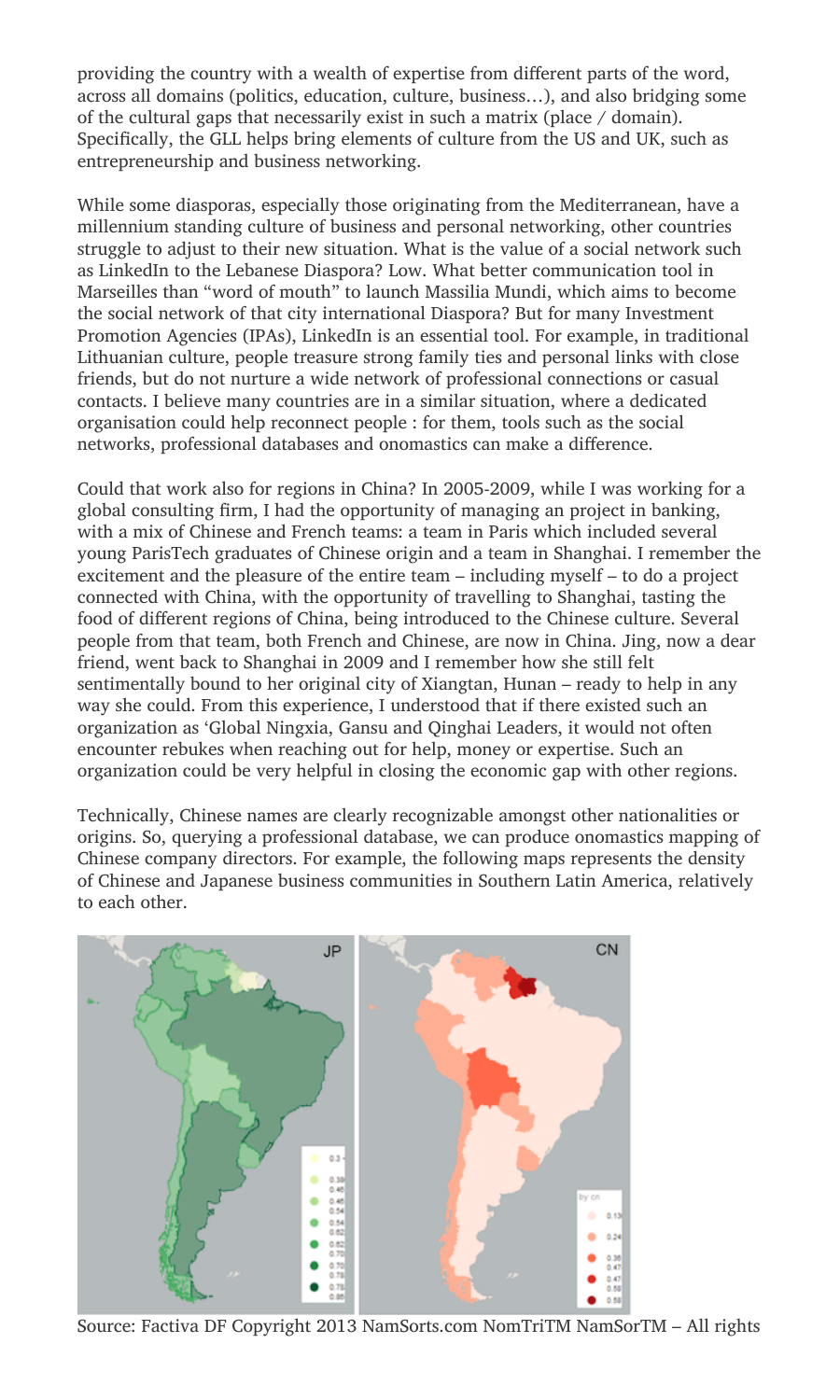### reserved

How many of those successful Chinese businessmen (or businessmen of Chinese origin) come from Ningxia, Gansu or Qinghai? This is where applied onomastics can be a game changer. Not that all questions are solved. At the present time, the available software allows us to detect phenomenons, not to understand them perfectly. For instance, I would like to share two data visualizations produced as part of this effort, which I found beautiful and promising.





What do we see here? Something – something that still needs to be analysed and understood, but something that may be of great value for someone trying to locate and identify potential investors or decision makers. Chinese last names actually raise specific challenges, since they have been used for many centuries and with rare or